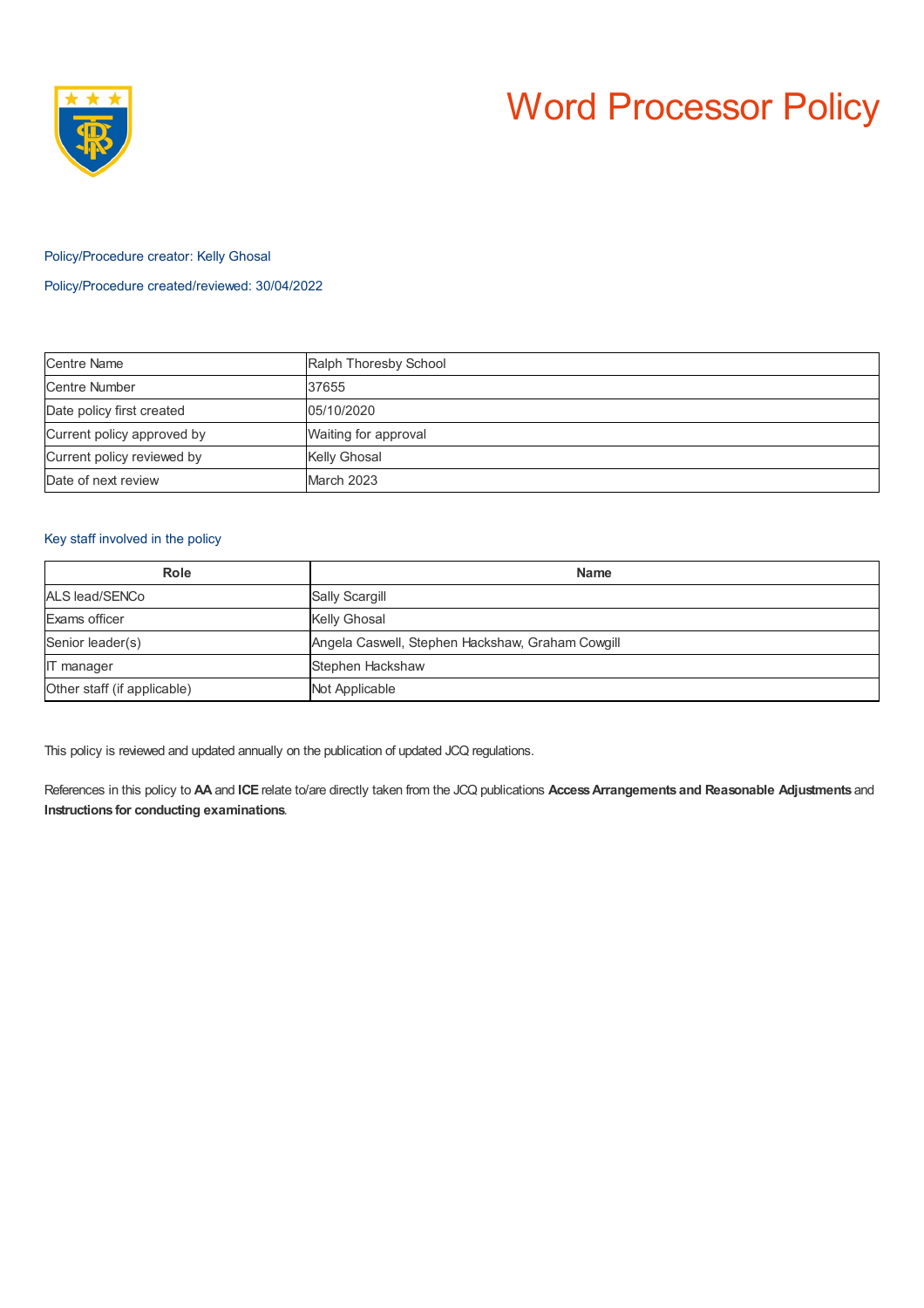# Introduction

(updated 2021/22) The use of a word processor in exams and assessments is an available access arrangement/reasonable adjustment.

The purpose of an access arrangement/reasonable adjustment is to ensure, where possible, that barriers to assessment are removed for a disabled candidate preventing him/her from being placed at a substantial disadvantage as a consequence of persistent and significant difficulties.

The following principles are applied to access arrangements at Ralph Thoresby School:

- (updated 2021/22) The purpose of an access arrangement/reasonable adjustment is to ensure, where possible, that barriers to assessment are removed for a disabled candidate preventing them from being placed at a substantial disadvantage as a consequence of persistent and significant difficulties. The integrity of the assessment is maintained, whilst at the same time providing access to assessments for a disabled candidate. (AA 4.2.1)
- (updated 2021/22) Although access arrangements/adjustments are intended to allow access to assessments, they are not granted where they will compromise the assessment objectives of the specification in question. (AA 4.2.2)
- (updated 2021/22) Candidates may not require the same access arrangements/reasonable adjustments in each specification. Subjects and their methods of assessments may vary, leading to different demands of the candidate. ALS leads/SENCos must consider the need for access arrangements/reasonable adjustments on a subject-by-subject basis. (AA 4.2.3)
- (updated 2021/22) The Additional Learning Support lead/SENCo must ensure that the proposed access arrangement/reasonable adjustment does not unfairly disadvantage or advantage a candidate. (AA 4.2.1)
- (updated 2021/22) The candidate must have had appropriate opportunities to practice using the access arrangement(s)/reasonable adjustments before his/her first examination. (AA 4.2.7)

# Purpose of the policy

(updated 2021/22) This policy details how Ralph Thoresby School complies with AA, chapter 4 (Managing the needs of candidates and principles for centres), section 5.8 (Word processor) and ICE, sections 14.20-25 (Word processors (computers, laptops and tablets) when awarding and allocating a candidate the use of word processor in examinations.

The term 'word processor' is used to describe for example, the use of a computer, laptop or tablet.

### The use of a word processor

Ralph Thoresby School will:

- allocate the use of a word processor to a candidate with the spelling and grammar check/predictive text disabled (switched off) where it is their normal way of working within the centre (AA 5.8.1)
- (updated 2021/22) award the use of a word processor to candidates where appropriate to their needs (AA 5.8.4)

For example, a candidate with:

- a learning difficulty which has a substantial and long term adverse effect on his/her ability to write legibly
- a medical condition
- a physical disability
- a sensory impairment
- planning and organisational problems when writing by hand
- poor handwriting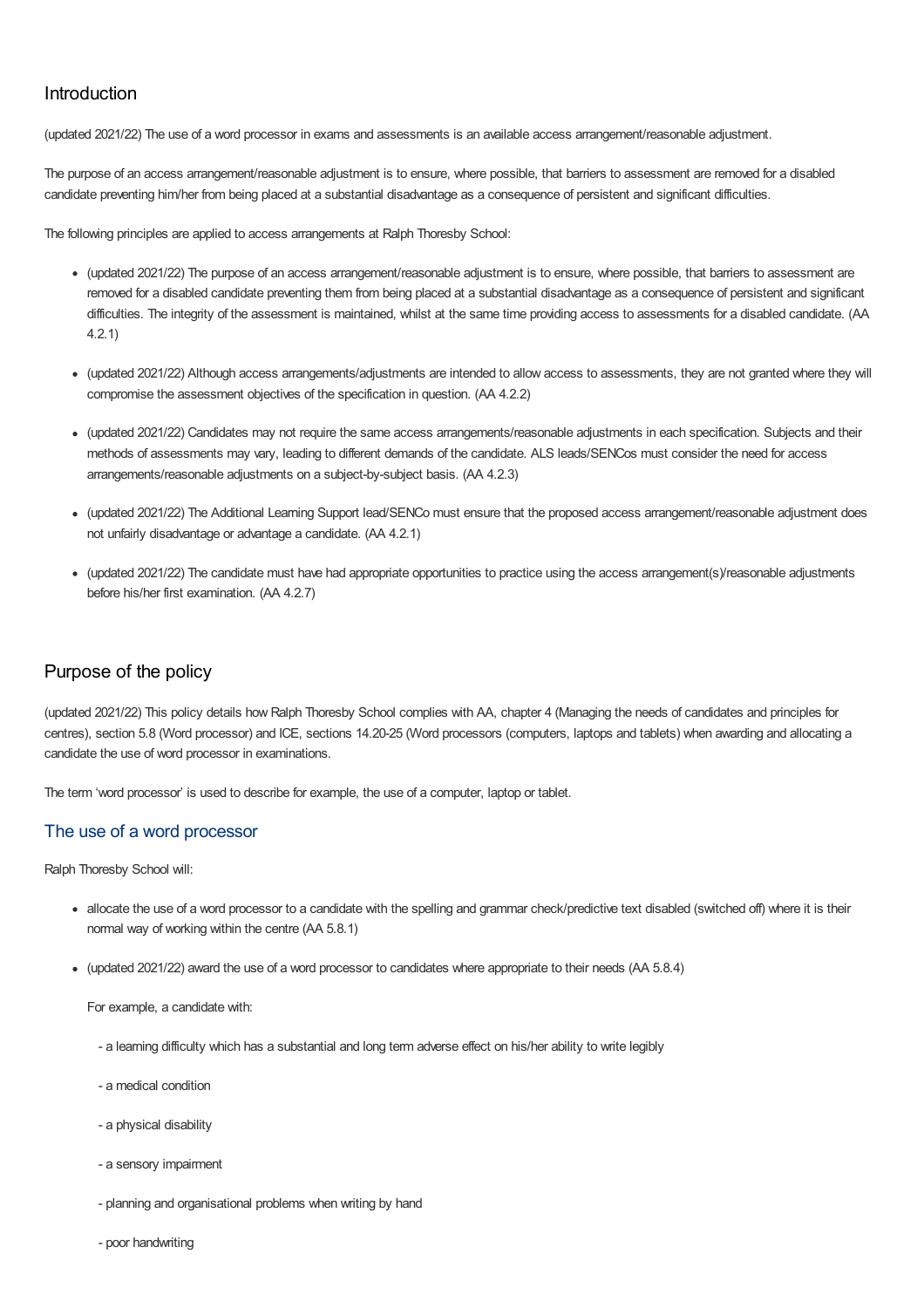- only permit the use of a word processor where the integrity of the assessment can be maintained (AA 4.2.1)
- not grant the use of a word processor where it will compromise the assessment objectives of the specification in question (AA 4.2.2)
- consider on a subject-by-subject basis if the candidate will need to use a word processor in each specification (AA 4.2.3)
- (update 2021/22) process access arrangements/reasonable adjustments at the start of the course, or as soon as practicable having firmly established a picture of need and normal way of working, ensuring arrangements are always approved before an examination or assessment (AA 4.2.4)
- provide the use of word processors to candidates in non-examination assessment components as standard practice unless prohibited by the specification (AA 5.8.2)

Ralph Thoresby School will not:

• (updated 2021/22) simply grant the use of a word processor to a candidate because he/she now wants to type rather than write in examinations or can work faster on a keyboard, or because he/she uses a laptop at home (AA 5.8.4)

#### **Exceptions**

The only exceptions to the above where the use of a word processor would be considered for a candidate, would be:

- in the event of a temporary injury or impairment, or a diagnosis of a disability or manifestation of an impairment relating to an existing disability arising after the start of the course (AA 4.2.4)
- (updated 2021/22) where the curriculum is delivered electronically and the centre provides word processors to all candidates (AA 5.8.4)

Other centre specific information relating to the use of a word processor:

#### Not applicable

#### Arrangements at the time of the assessment for the use of a word processor

A candidate using a word processor is accommodated as follows:

- In the main venue with the main cohort, seated at the back to ensure no other candidate can view the screen.
- If required, candidate's using a laptop may be accommodated in a separate room to the main cohort.

In compliance with the regulations, Ralph Thoresby School:

- provides a word processor with the spelling and grammar check facility/predictive text disabled (switched off) unless an awarding body's specification says otherwise (ICE 14.20)
- (where a candidate is to be seated with the main cohort without the use of a power point) checks the battery capacity of the word processor before the candidate's exam to ensure that the battery is sufficiently charged for the entire duration of the exam (ICE 14.21)
- ensures the candidate is reminded to ensure that the centre number, candidate number and the unit/component code appear on each page as a header or footer e.g. 12345/8001 – 6391/01 (ICE 14.22)
- if a candidate is using a software application that does not allow for the insertion of a header or footer, once the candidate has completed the examination and printed off their typed script, he/she is instructed to handwrite their details as a header or footer; the candidate is supervised throughout this process to ensure that he/she is solely performing this task and not re-reading their answers or amending their work in any way (ICE 14.22)
- ensures the candidate understands that each page of the typed script must be numbered, e.g. page 1 of 6 (ICE 14.23)
- (updated 2021/22) ensures the candidate is reminded to save his/her work at regular intervals (or where possible, an IT technician will set up 'autosave' on each laptop/tablet to ensure that if there is a complication or technical issue, the candidate's work is not lost) (ICE14.24)
- instructs the candidate to use a minimum of 12pt font and double spacing to make marking easier for examiners (ICE 14.24)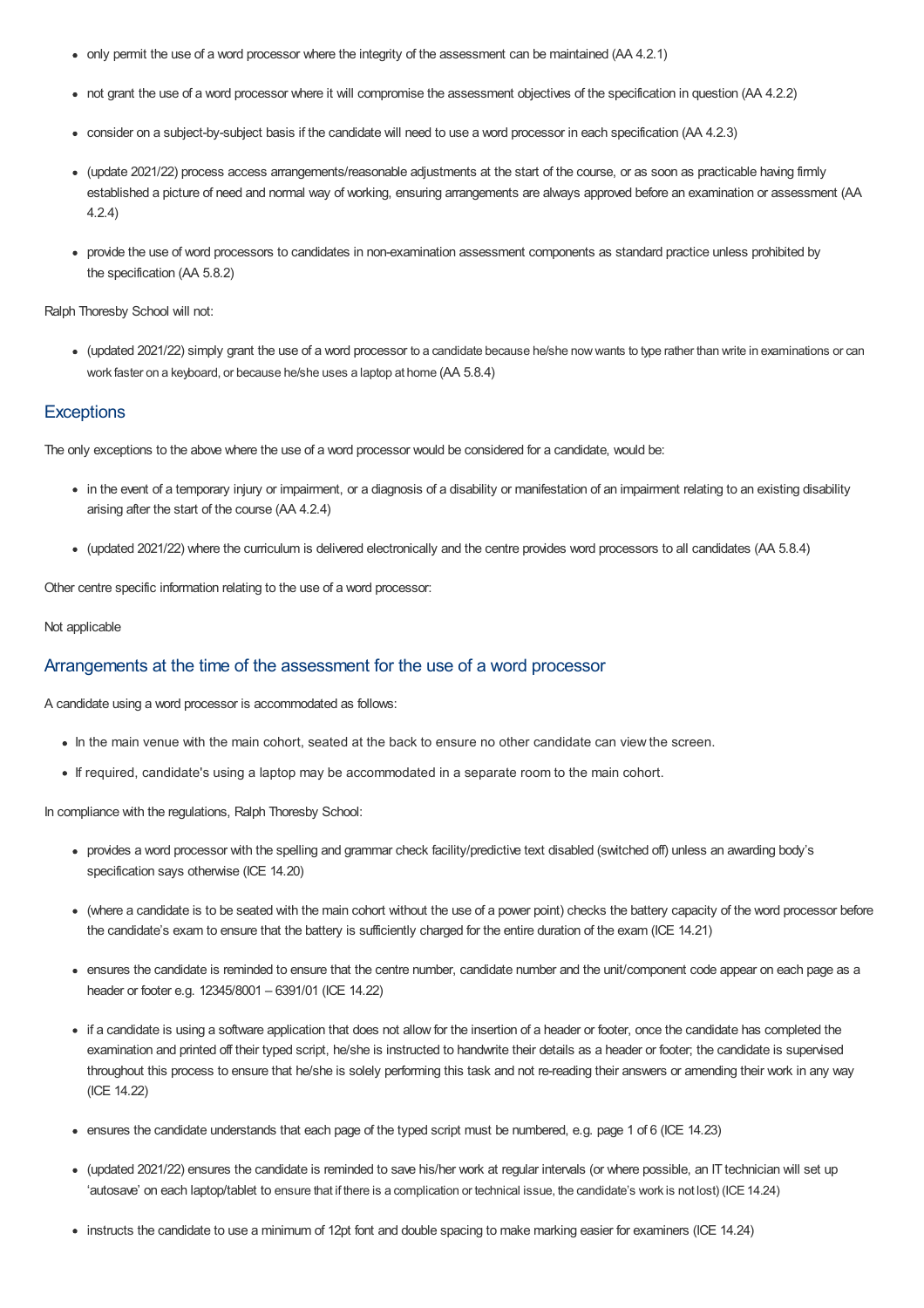Ralph Thoresby School will ensure the word processor (ICE 14.25):

- is only used in a way that ensures a candidate's script is produced under secure conditions
- is not used to perform skills which are being assessed
- is not connected to an intranet or any other means of communication
- is in good working order at the time of the exam
- is accommodated in such a way that other candidates are not disturbed and cannot read the screen
- is used as a typewriter, not as a database, although standard formatting software is acceptable and is not connected to an intranet or any other means of communication
- is cleared of any previously stored data
- does not give the candidate access to other applications such as a calculator (where prohibited in the examination), spreadsheets etc.
- does not include graphic packages or computer aided design software unless permission has been given to use these
- does not have any predictive text software or an automatic spelling and grammar check enabled unless the candidate has been permitted a scribe or is using speech recognition technology (a scribe cover sheet must be completed), or the awarding body's specification permits the use of automatic spell checking
- does not include speech recognition technology unless the candidate has permission to use a scribe or relevant software
- is not used on the candidate's behalf by a third party unless the candidate has permission to use a scribe

#### Portable storage medium

Ralph Thoresby School will ensure that any portable storage medium (e.g. a memory stick) used:

(ICE 14.25)

- is provided by the centre
- is cleared of any previously stored data

#### Printing the script after the exam has ended

Ralph Thoresby School will ensure that:

(ICE 14.25)

- the word processor is either connected to a printer so that a script can be printed off, or have the facility to print from a portable storage medium
- the candidate is present to verify that the work printed is his/her own
- a word processed script is attached to any answer booklet which contains some of the answers
- where an awarding body requires a cover sheet to be completed this is included with the candidate's typed script (according to the relevant awarding body's instructions)
- if a candidate omits to insert the required header or footer, he/she is instructed to handwrite the details as a header or footer; the candidate is supervised throughout this process to ensure that he/she is solely performing this task and not re-reading their answers or amending their work in any way (ICE 14.22)

Other centre specific information relating to arrangements at the time of the assessment:

Not applicable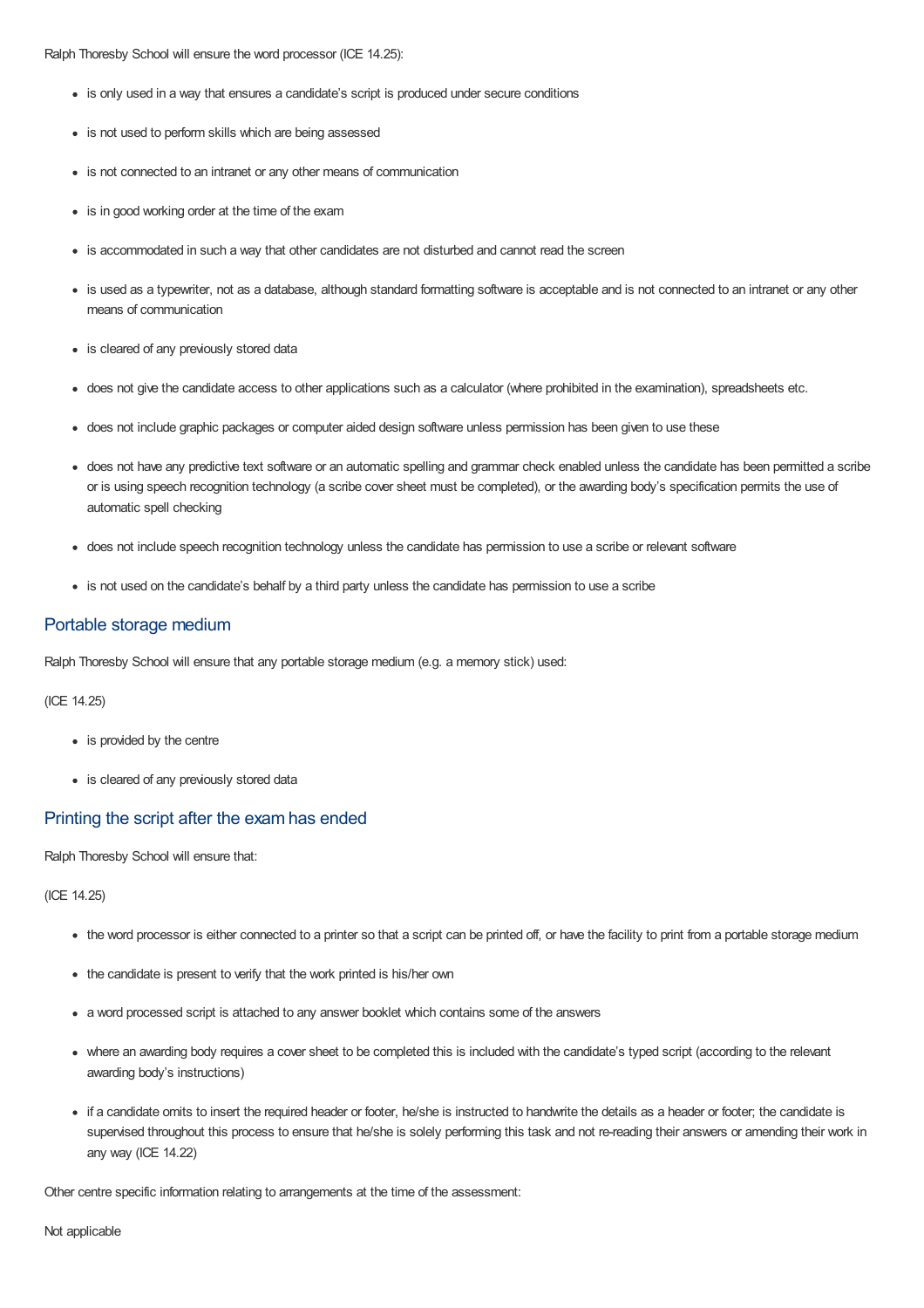### **Statement**

JCQ regulations (**AccessArrangements and Reasonable Adjustments**, section 5.8) state: A member of the centre's senior leadership team must produce a statement for inspection purposes which details the criteria the centre uses to award and allocate word processors for examinations.

## The criteria used to award and allocate word processors for examinations

Ralph Thoresby School confirms the normal way of working in examinations is:

candidates handwrite responses on their examination scripts (an exception to this is where a candidate may have an approved access arrangement in place, for example the use of a scribe/speech recognition technology)

#### Awarding the use of word processors

There are exceptions when Ralph Thoresby School may award a candidate the use of a word processor in examinations where:

- the candidate has a firmly established need
- it reflects the candidate's normal way of working
- by not being awarded a word processor the candidate would be at a substantial disadvantage to other candidates

This may include where a candidate has, for example:

- a learning difficulty which has a substantial and long term adverse effect on his/her ability to write legibly
	- a medical condition
	- a physical disability
	- a sensory impairment
	- planning and organisational problems when writing by hand
	- poor handwriting

#### (This list is not exhaustive)

The only exceptions to the above where the use of a word processor may also be considered for a candidate would be:

- on a temporary basis as a consequence of a temporary injury at the time of the assessment
- where a subject within the curriculum is delivered electronically and the centre provides word processors to all candidates

Other centre specific information relating to awarding the use of a word processor:

#### Not applicable

# Allocating the use of word processors at the time of the assessment

Appropriate exam-compliant word processors will be allocated by:

• the IT department in liaison with the ALS lead/SENCo and the exams officer

In exceptional circumstances where the number of compliant word processors may be insufficient for the cohort of candidates approved to use them in an exam session:

- the cohort will be split into two groups
- one group will sit the exam earlier than or later than the awarding body's published start time
- the security of the exam will be maintained at all times and candidates will be supervised in line with section 7.2 of ICE